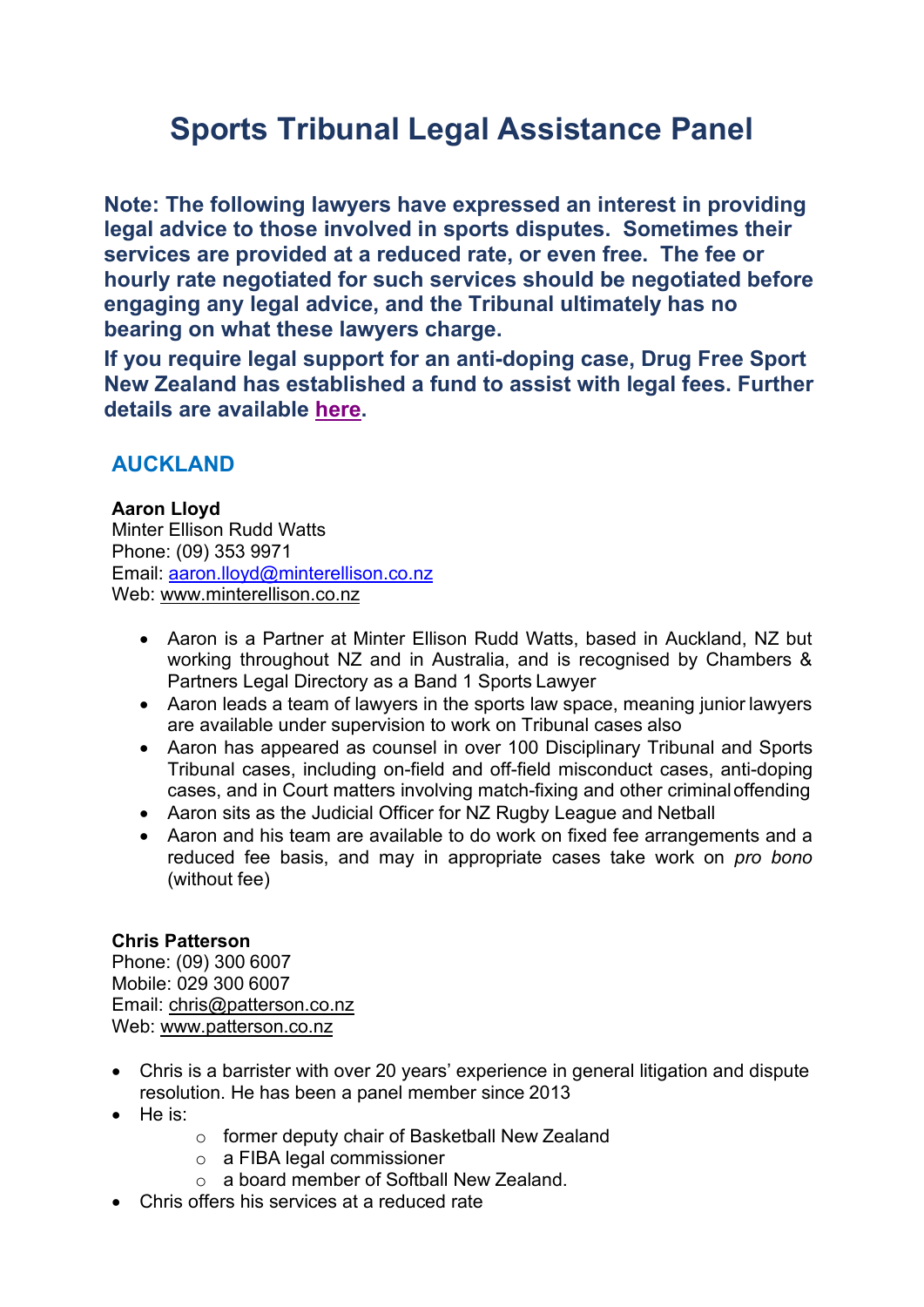#### **Don Mackinnon**

SBM Legal Phone: (09) 520 8700 Email: [don@sbmlegal.co.nz](mailto:don@sbmlegal.co.nz)

- Don is an experienced employment and sports lawyer and has appeared a number of times before the Sports Tribunal including in anti-doping proceedings and selection disputes
- He is also a very experienced sports director. He currently is a director of NZ Cricket and chairs its High Performance Sub Committee. He is also a member of the IAAF's 3 Person Integrity Vetting Panel. Previous board roles include with Sport NZ, High Performance Sport NZ and Netball NZ (which he chaired)
- In 2015 Don was commissioned by the Government to carry out a review of the workings of the Tribunal. He has also conducted investigations/written reports for a number of sports
- Don is prepared to offer concessional rates or low-cost fixed fee arrangements

#### **Michael J Smyth**

Phone: (09) 358 2725 Mobile: 021 320 171 Email: [michael@approachablelawyer.com](mailto:michael@approachablelawyer.com) Web: [www.approachablelawyer.com](http://www.approachablelawyer.com/)

- Michael is a solicitor specialising in sports and employment law and the owner and Director of ApproachableLaywer.com
- He is legal counsel for Swimming New Zealand and Squash New Zealand. He has represented athletes and sporting organisations before the Sports Tribunal since 2006, including selection appeals, anti-doping infringements, and other sporting disputes. He is currently Club Captain of the Auckland Rowing Club and a rowing coach
- Michael represents athletes on a reduced fee basis

#### **Paul David QC**

Phone: (09) 379 5589 Mobile: 021 421 423 Email: [paul@pauldavid.co.nz](mailto:paul@pauldavid.co.nz) Web: [www.pauldavid.co.nz](http://www.pauldavid.co.nz/)

- Paul has a wide range of experience in representing athletes and sporting organisations before the Sports Tribunal
- He has appeared in many of the cases heard by the Tribunal since it was established in 2002 across the full range of work within its jurisdiction
- While Paul charges for his work before the Tribunal, unless there are exceptional circumstances, he is concerned to see that athletes and sporting organisations are effectively represented and provides his services at concessional rates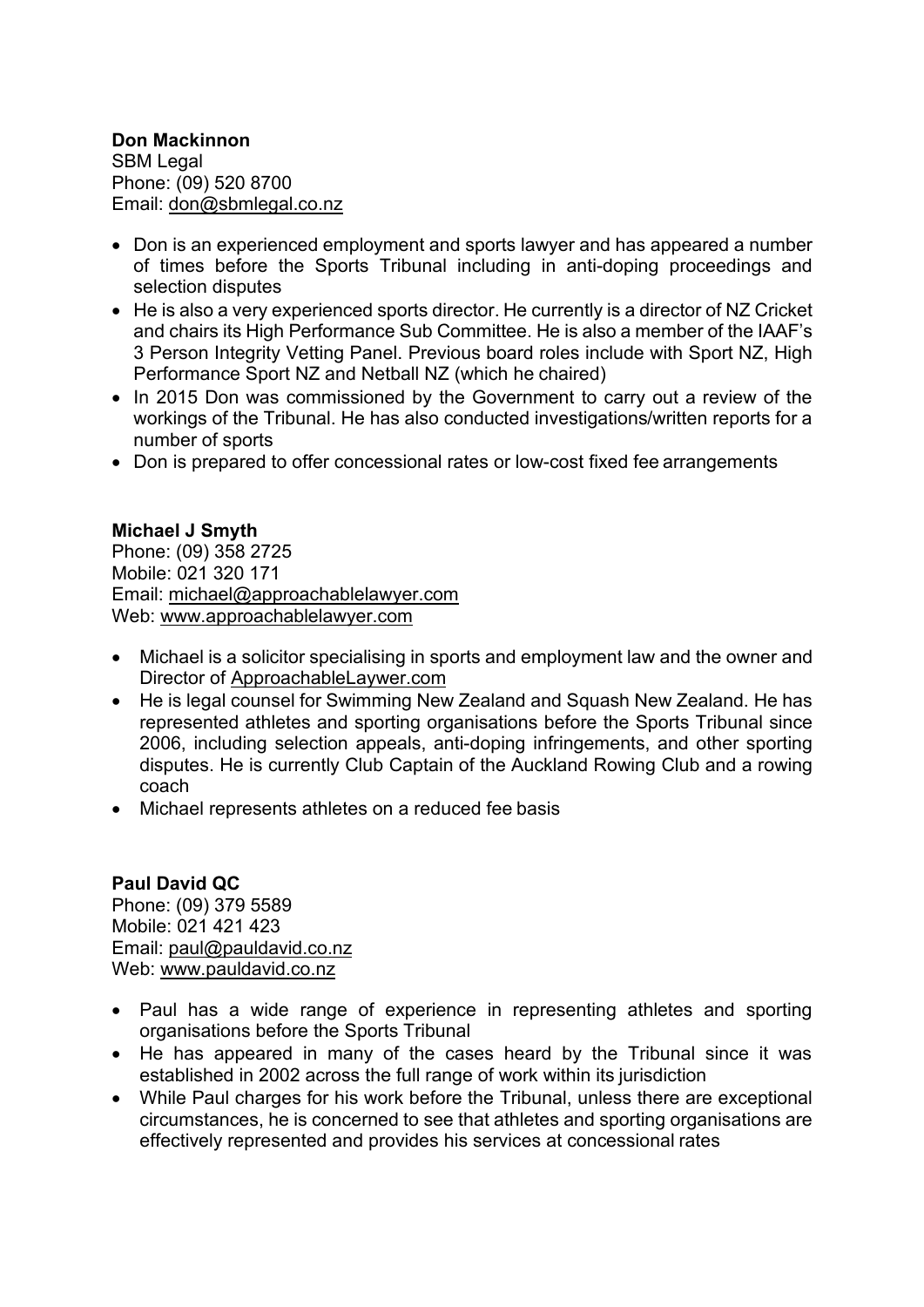**Sarah Wroe** Mobile: 021 598 543 Email: [sarah@sarahwroe.co.nz](mailto:sarah@sarahwroe.co.nz) Web: [www.sarahwroe.co.nz](http://www.sarahwroe.co.nz/)

- Sarah is available for all the work within the Tribunal's jurisdiction. She has experience in anti-doping rule violation proceedings having appeared as junior counsel for Drug Free Sport New Zealand in anti-doping proceedings. Sarah is very familiar with the Sports Anti-Doping Rules and their interpretation and application. She is available to represent athletes in anti-doping proceedings. Sarah has worked with senior counsel in sports law cases concerning challenges to the decision of a judicial committee and advice on appealing selection
- She is a keen sportswoman with particular interest in hockey, football and cycling
- Sarah is prepared to offer concessional rates or low-cost fixed fee arrangements

## **CHRISTCHURCH**

#### **Ian Hunt**

Young Hunter Phone: (03) 379 3880 Email: [igh@younghunter.co.nz](mailto:igh@younghunter.co.nz) Web: [www.younghunter.co.nz](http://www.younghunter.co.nz/)

- Ian has acted as a sports lawyer since 1999 and represented athletes in proceedings before the Sports Tribunal and the Court of Arbitration for Sport (CAS) in anti-doping, selection and other sport related issues
- He has had associations with many different sports, athletes and organisations including athletics, cricket, cycling, gymnastics, ice speed skating, motor sport, netball, rugby, rugby league, shooting, skiing, swimming, triathlon and weightlifting. He is currently a High Performance Sport NZ board member and a CASarbitrator
- Ian is prepared to discuss acting on a concessional rate or no charge basis, depending on the circumstances and the type of case

#### **Willie Hamilton**

Chapman Tripp Phone: (03) 353 0027 Email: [willie.hamilton@chapmantripp.com](mailto:willie.hamilton@chapmantripp.com)

- Willie is experienced in selection matters, anti-doping proceedings and general disputes within a sporting context. He has also appeared before NZ Rugby's Judicial Committee
- He is associated with golf in the Canterbury region and is a member of the Harewood Golf Club
- Willie is willing to discuss providing services on a concessional or no chargebasis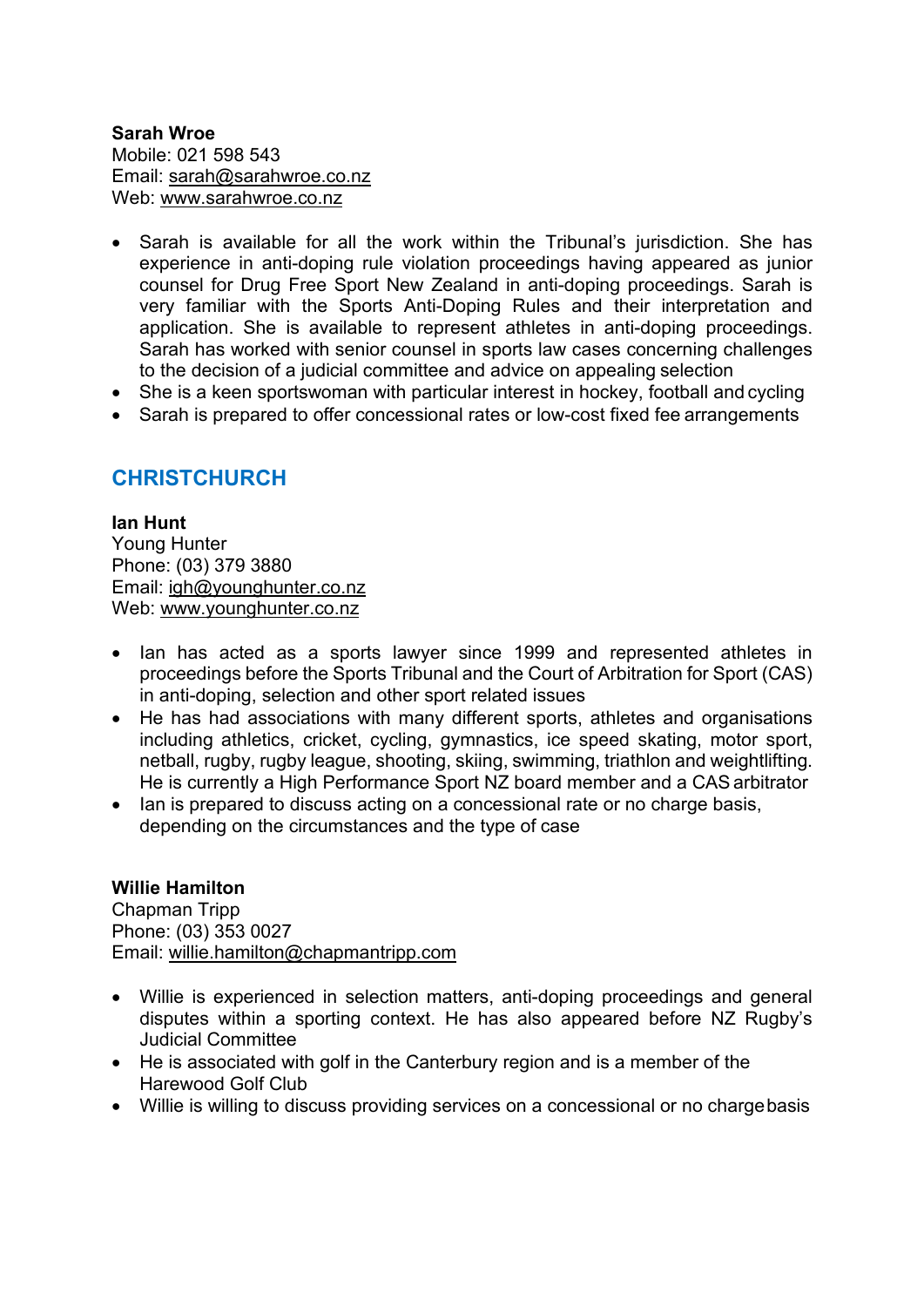- Andrew has a general private client practice with a focus on dispute resolution both in the areas of criminal defence trial work and sports law. He has given advice to sporting organisations both regionally and nationally and also represented athletes in disciplinary, anti-doping, selection and other sports related cases before the Sports Tribunal and various sports judicial tribunals
- Andrew is happy to discuss providing advice on a concessional or no charge basis

#### **Todd Nicholls**

Phone: (03) 420 7778 Mobile: 021 206 5104 Email: trnichollsbarrister@gmail.com

- Todd is an experienced litigator, specialising in criminal law and sports law. He has represented clients in a number of sports in a range of areas and different forum (most often anti-doping proceedings)
- He is also a sports journalist and writer, and has published on a variety of sports law topics, both in New Zealand and internationally
- He has an LLM (First Class Honours) from the University of Auckland, and has studied sports law at the University of Auckland and the University of Canterbury
- Todd is also a member of the Australia and New Zealand Sports Law Association
- He is happy to discuss providing services on a concessional or no charge basis

#### **Josh Taylor**

Wynn Williams Phone: (03) 379 7622 Mobile: 027 378 8857 Email: [josh.taylor@wynnwilliams.co.nz](mailto:josh.taylor@wynnwilliams.co.nz)

- Josh is a Partner in the litigation and dispute resolution team at Wynn Williams.
- Josh has acted for a number of sporting organisations across a range of disputed and advisory issues. He has represented athletes in a range of issues including disciplinary proceedings, selection issues, anti-doping proceedings and other matters.
- Josh is on the Judicial Committee for the Canterbury Rugby Football Union.
- He is available to represent athletes and sporting bodies on selection, disciplinary, anti-doping and general sporting disputes.
- He is happy to discuss providing services on a concessional or no charge basis.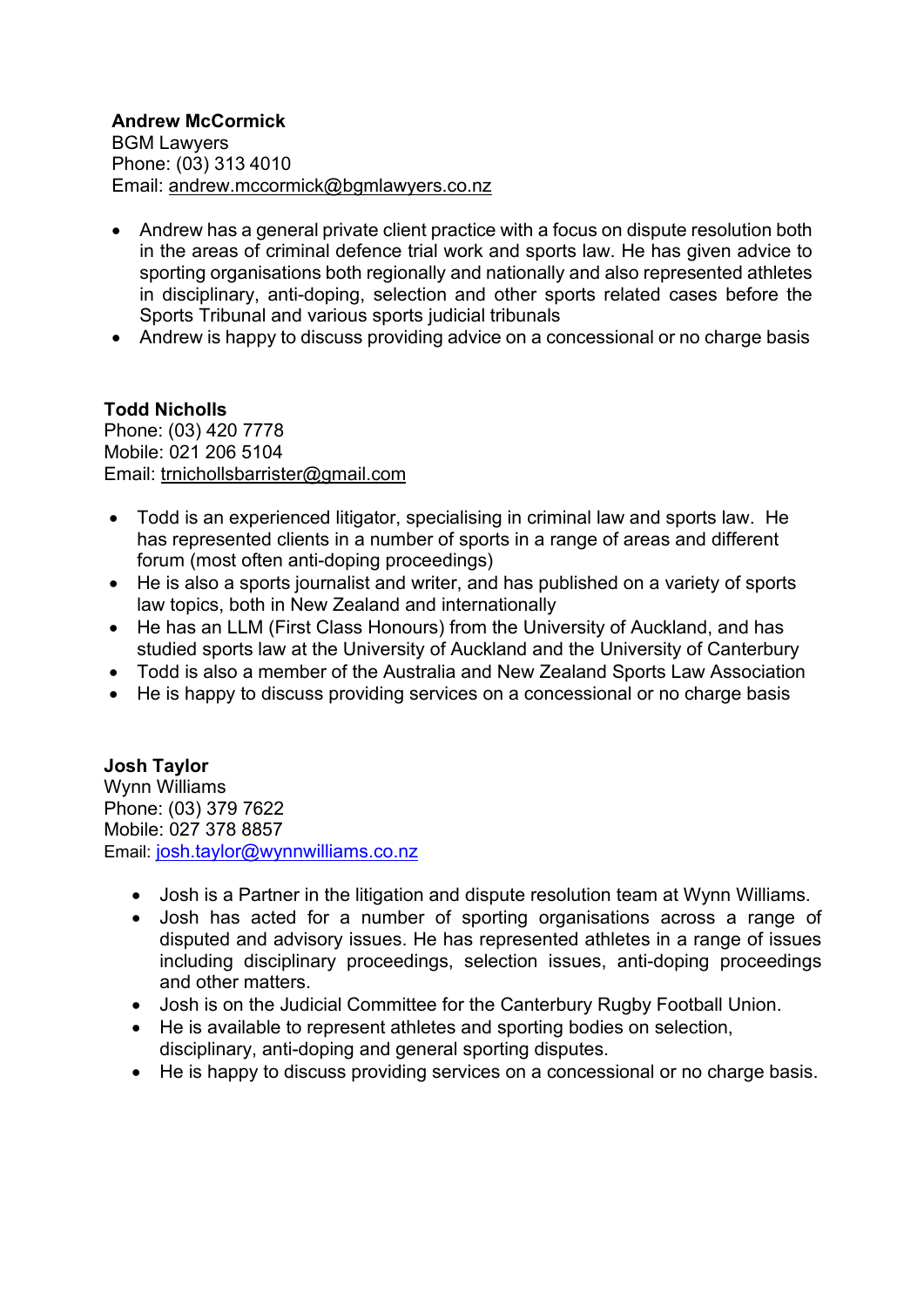#### **Matt Rhodes**

Wynn Williams Phone: (03) 379 7622 Mobile: 027 393 1536 Email: [matt.rhodes@wynnwilliams.co.nz](mailto:matt.rhodes@wynnwilliams.co.nz)

- Matt is an Associate in the dispute resolution team of the law firm Wynn Williams, based in Christchurch.
- Matt has acted for a number of regional and local sporting organisations in the South Island, and also represented athletes in disciplinary, selection and antidoping cases before the Sports Tribunal and a number of other sports judicial tribunals. He is a sitting member of the Mainland Football disciplinary committee.
- He is available to represent athletes and sporting bodies on selection, disciplinary, anti-doping and general sporting disputes.
- He is happy to discuss providing services on a concessional or no charge basis.

# **HAMILTON**

**Phillip Cornegé** Phone: (07) 282 0572 Mobile: 021 333 439 Email: [phillip@phillipcornege.com](mailto:phillip@phillipcornege.com) Web: [www.phillipcornege.com](http://www.phillipcornege.com/)

- Phillip has experience advising both sporting organisations and athletes. He has appeared as counsel in the Sports Tribunal and before the Judicial Control Authority for racing
- He is on the Board of Equestrian Sports New Zealand, Judicial Officer for Waikato/Bay Netball and Chair of the Judicial Committee for Basketball New **Zealand**
- Phillip is happy to discuss providing services on a concessional or no charge basis

#### **Nick Elsmore**

Hollister-Jones Lellman Phone: (07) 928 6201 Mobile: 027 556 2343 Email: [n.elsmore@hjllaw.nz](mailto:n.elsmore@hjllaw.nz)

- Nick has represented athletes on anti-doping violations both in competition and outside of competition and on selection matters. He has advised sports organisations in relation to coach and athlete disputes and has mediated between parties on behalf of sports organisations
- He is an active ocean swimmer and member of the Omanu Surf Lifesaving Club. He is currently engaged by Triathlon NZ as part of their High Performance Review **Committee**
- Nick is happy to discuss providing advice on a concessional or no charge basis depending on the circumstances and issues involved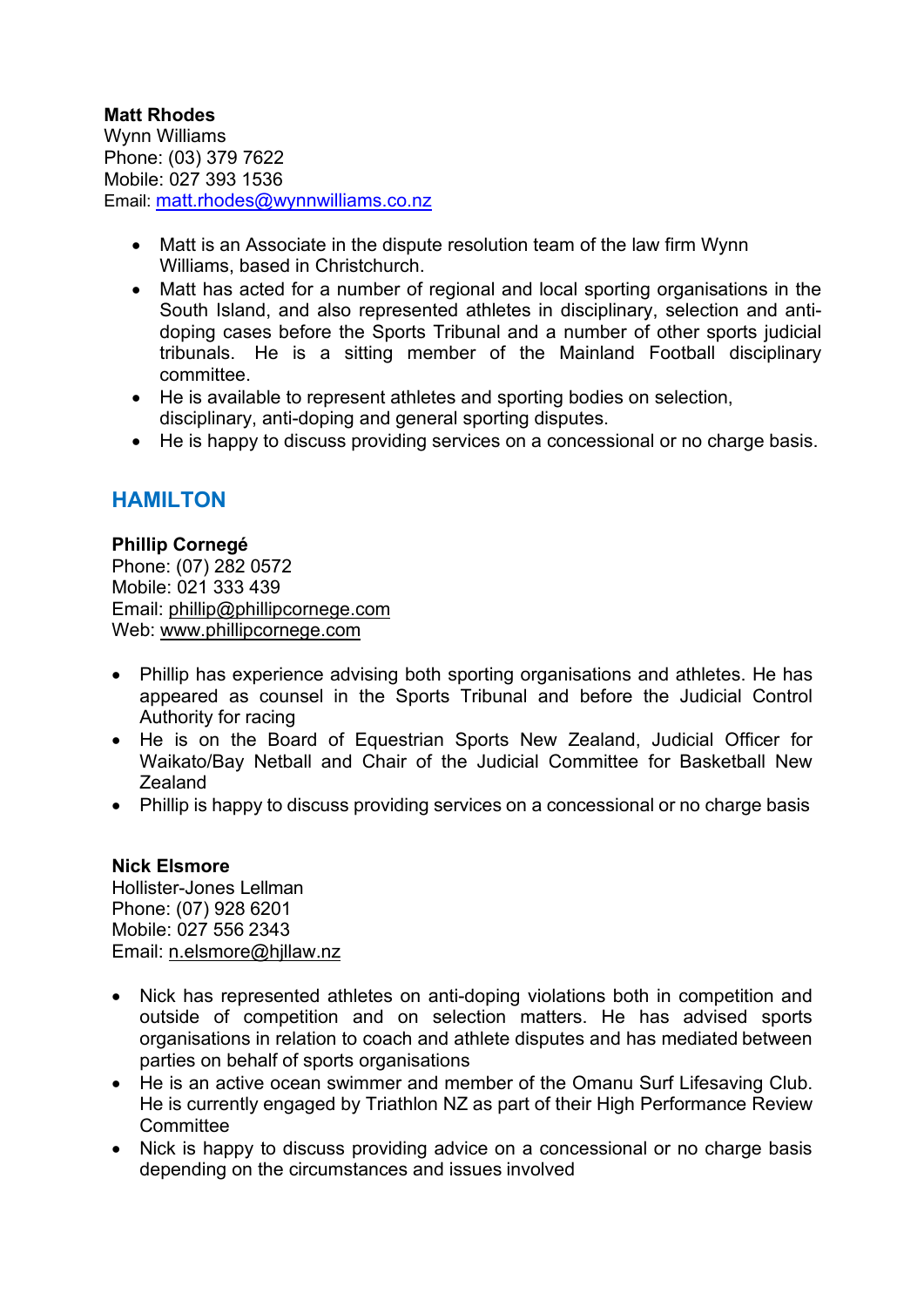#### **David Fraundorfer**

Holland Beckett Phone: (07) 927 2750 (DDI) Email: [david.fraundorfer@hobec.co.nz](mailto:david.fraundorfer@hobec.co.nz)

- David has appeared in the Sports Tribunal and related tribunals. He has also undertaken sports and regulatory litigation in the wider courts
- He appears from time to time as a judiciary member of the Upper Central Zone of the New Zealand Rugby League
- David is happy to remain on a pro bono or concessional charge basis

#### **Mark Hammond**

Tompkins Wake Phone: (07) 838 6014 Email: mark.hammond@tompkinswake.co.nz Web: www.tompkinswake.co.nz

- Mark is a litigation (disputes resolution) partner at Tompkins Wake, based in **Hamilton**
- He has practised as a litigator for over 38 years in the civil, criminal and employment jurisdictions. He has extensive experience in arbitrations, negotiations and mediations
- He has appeared before the Sports Tribunal in a range of anti-doping proceedings and selection disputes
- Mark was a founding trustee of Sport Waikato, has held governance and management roles at Waikato Tennis, and has served as a board member for the Waikato Rugby Union for 11 years and as a director for the Chiefs franchise for seven years
- He is prepared to adjust his rates in accordance with the needs of the athlete

## **NELSON**

**Kirsty Thompson** Hamish Fletcher Lawyers Phone: (03) 539 0210 Email: kirsty@hflaw.co.nz

- Kirsty is part of the Commercial Team at Hamish Fletcher Lawyers, and has been a member of the Australia and New Zealand Sports Law Association since 2015
- She is a successful sportswoman in her own right, having achieved in a variety of different sports including international rowing achievements, and national and regional success in basketball, netball and rugby sevens
- Kirsty is able to engage with a wide range of sporting organisations, having represented New Zealand internationally and being the Secretary for the University of Otago Rowing Club and more recently the Jack's Netball Club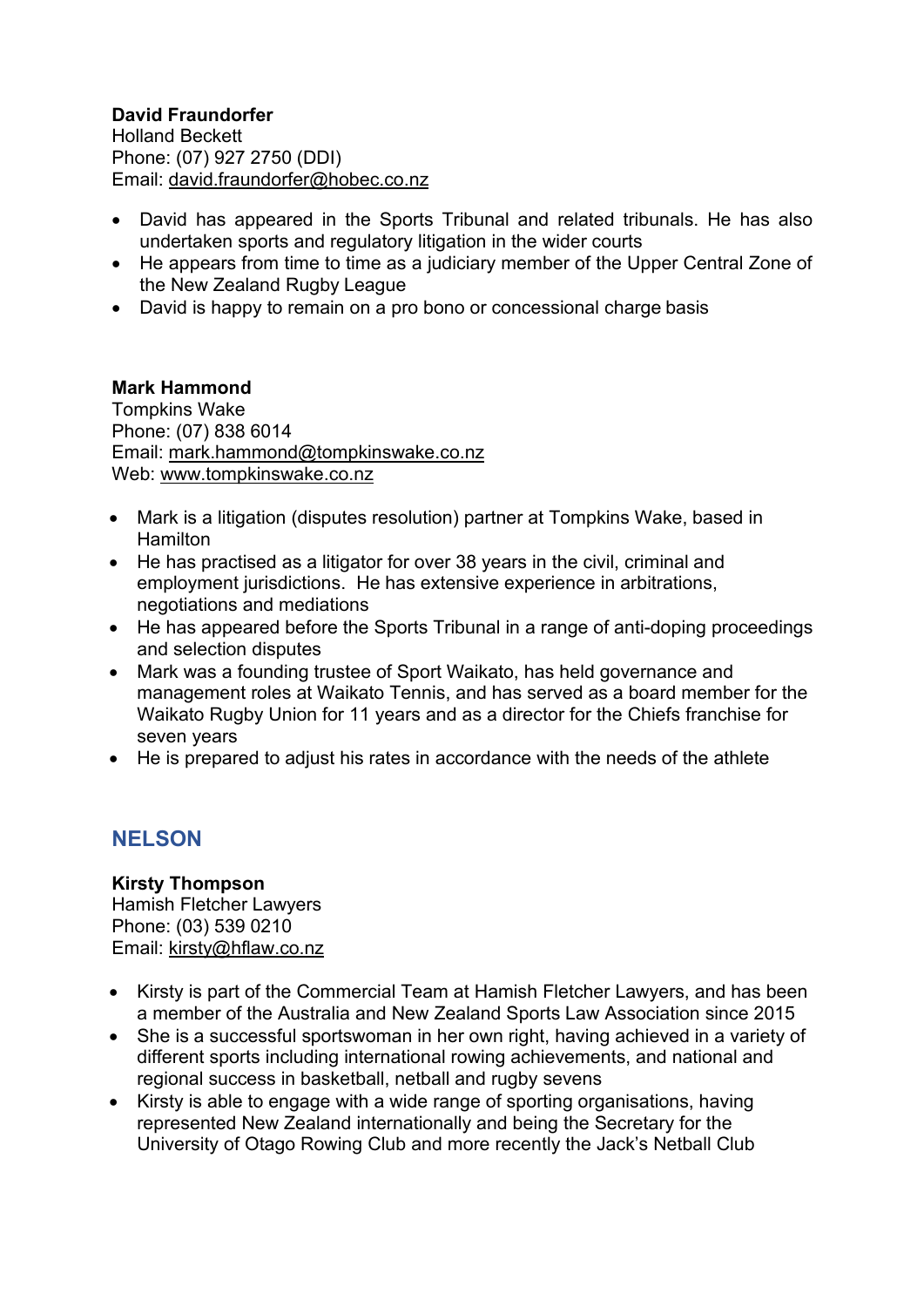**Fran McDonald** Hamish Fletcher Lawyers Phone: (03) 539 0210 Email: fran@hflaw.co.nz

- Fran worked for many years in London for firms with strong reputations in the field of sports law, and was a Leading junior in the UK (being part of the current Legal 500, she retains an English practising certificate)
- She has experience in working on cross-border matters
- Her past work has included appearing at trial for the British Motocross Association and its insurers, acting for the Federation Internationale De L'Áutomobile (FIA) and professional footballers, to advising local unincorporated organisations and amateur sportsmen and women

#### **Michelle Byczkow**

Isherwood Le Gros Law Phone: (03) 546 9995 Email: michelle@isherwoodlegros.nz

- Michelle holds degrees in Law and Science (Genetics and Biochemisty), as well as a Masters of Bioethics and Health Law
- Her dissertation focussed on the scientific, bioethical and legal issues around genetic enhancement
- She has a wide range of litigation experience, having appeared in the District Court, Family Court and High Court, as well as attending mediations and settlement conferences

# **WELLINGTON**

#### **Andrew Skelton**

Phone:(04) 499 8924 Mobile: 021 244 5042 Email: [andrew.skelton@capitalchambers.co.nz](mailto:andrew.skelton@capitalchambers.co.nz) Web: [www.capitalchambers.co.nz](http://www.capitalchambers.co.nz/)

- Andrew appears as counsel for athletes and National Sporting Organisations (NSOs) before the Sports Tribunal and the New Zealand Rugby Union Judicial Committee in anti-doping proceedings and in appeals against decisions made by NSOs or the New Zealand Olympic Committee, particularly non-selection. Andrew has been on the Sports Tribunal Legal Assistance Panel since 2014 and has appeared in a number of the anti-doping proceedings relating to the activities of the website *NZ Clenbuterol*
- Andrew is the Rowing New Zealand Selection Ombudsman, hearing appeals by athletes against non-selection. He undertakes a similar role for Triathlon New Zealand and Surf Life Saving New Zealand
- Andrew is prepared to discuss providing services on a concessional or no charge basis depending on the circumstances and the nature of the case